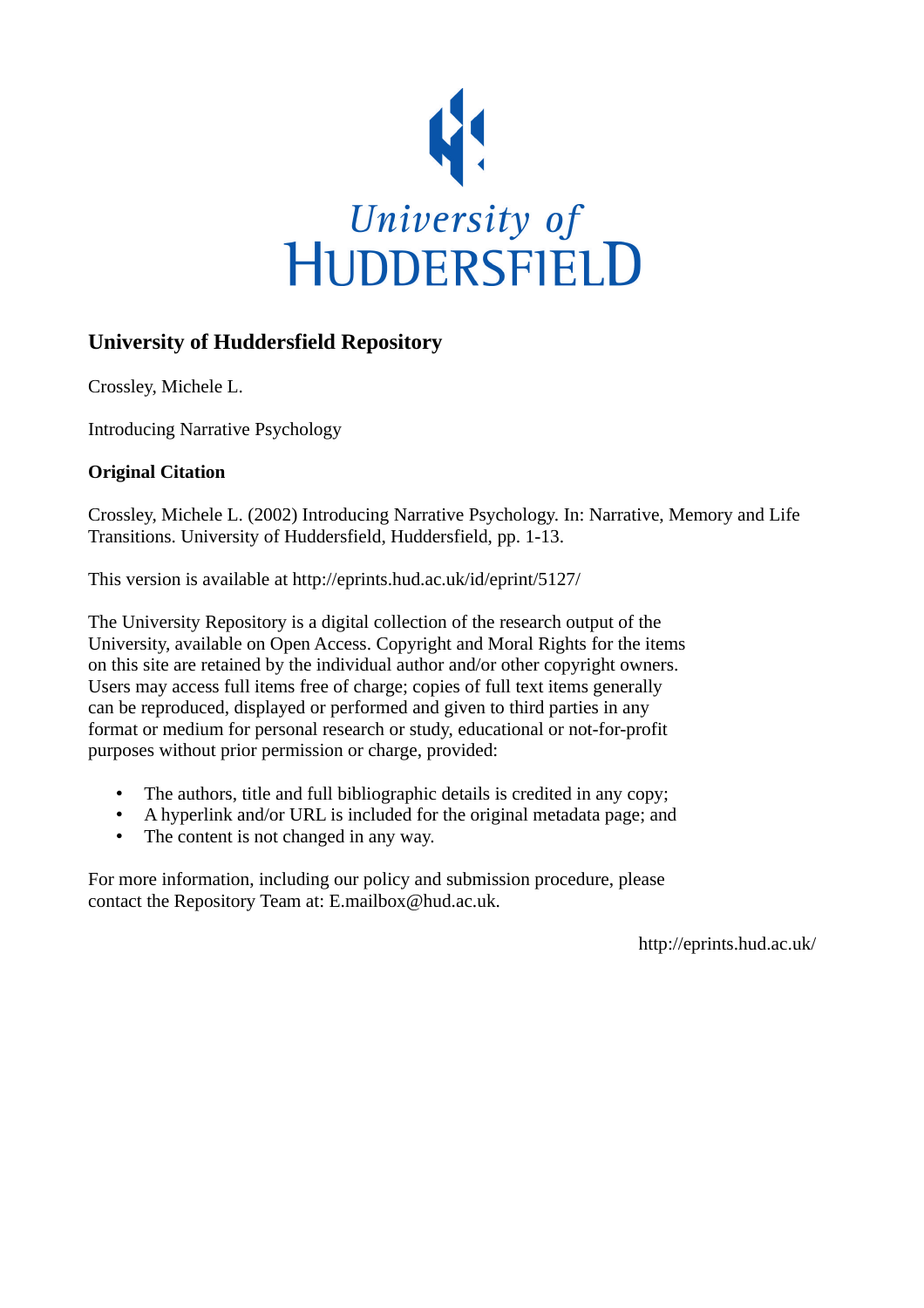# 1 Introducing Narrative Psychology MICHELE L. CROSSLEY

#### **Narrative Psychology and the Study of Self/Identity**

Much of what is said in this article derives from my recent book, *Introducing Narrative Psychology*: *Self, Trauma and the Construction of Meaning*  (Crossley, 2000a). In that book, I began with the age-old, perennial question. What is a self? Who am I? C.S. Lewis once commented: 'There is one thing, and only one in the whole universe which we know more about than that we could learn from external observation. That one thing is ourselves. We have, so to speak, inside information, we are in the know' (Lewis, 1952). But how true is this? Are we 'in the know' about ourselves?

 It may seem obvious to turn towards psychology in order to throw light on these complex questions regarding self and identity. After all, most people are drawn towards the study of psychology because they are interested in the 'human condition', what makes us human, our loves, passions, hates and desires. But most of us find ourselves only a few months into a psychology degree when we realise that we are dealing with very little of this. Instead, you are enmeshed in statistics, principles of learning, cognition, abstract theories and theoretical models, all of which bear very little resemblance to anything you were originally interested in studying. Somewhat ironically, a great deal of contemporary psychology, supposedly an area devoted to the study of human beings, has become a totally 'lifeless' discipline. So where do we look, in the discipline of psychology, if we want to examine these questions of self and identity?

 In *Introducing Narrative Psychology*, I suggested four main areas of psychology which address these issues. These included: i) experimentally based social psychology; ii) humanistic psychology; iii) psychoanalytic/ psychodynamic psychology; and iv) social constructivist approaches. Highlighting the limitations associated with each of these four areas, I opened the way for a new narrative psychology approach which, although influenced by these approaches (especially humanistic and social constructivist), had the potential to avoid the pitfalls endemic within them.

1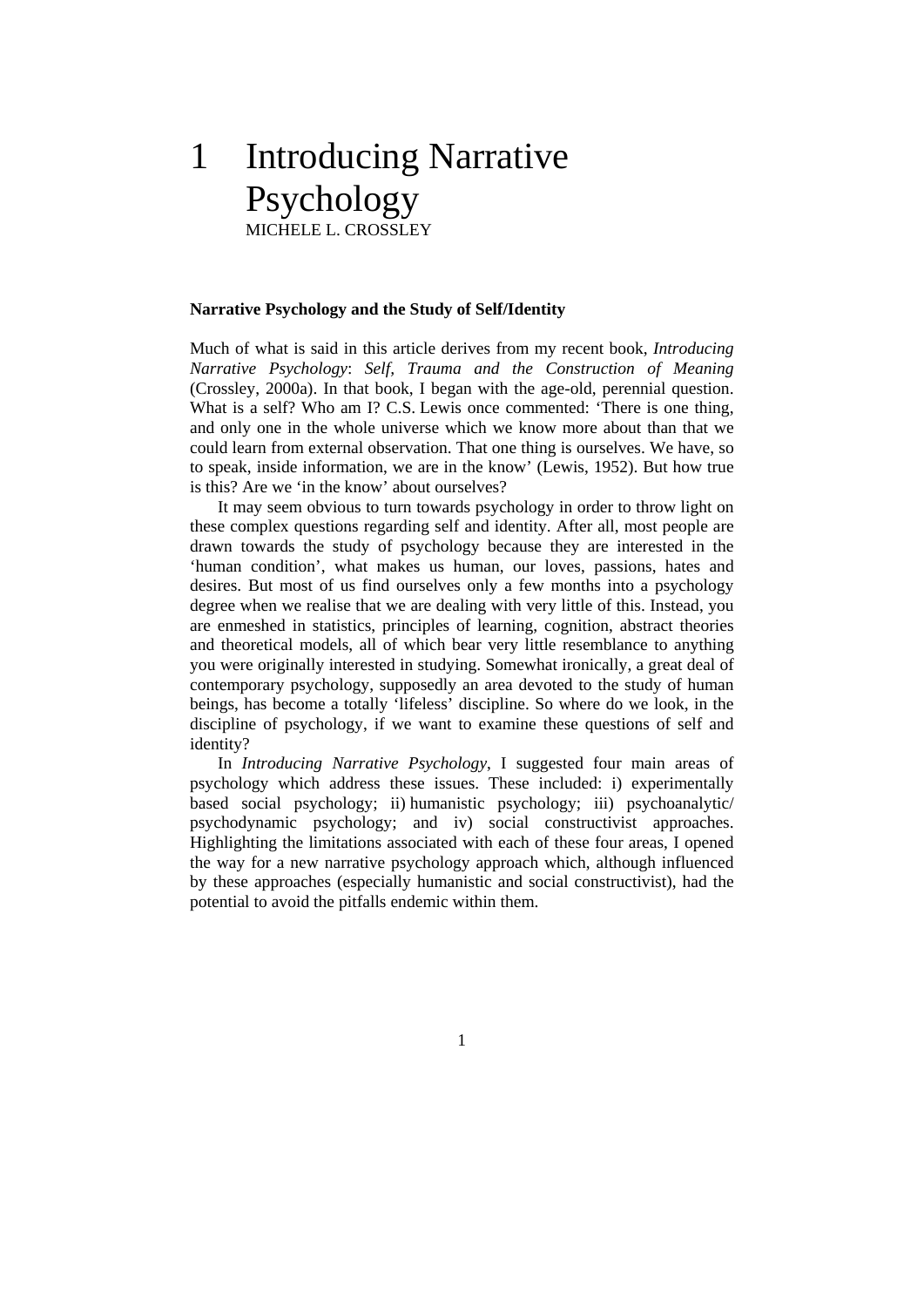#### **The Central Role of Language and Stories**

Of particular importance to the formulation of a narrative psychology approach is recognition, derived from social constructivist approaches, of the central role played by language and stories in the process of self construction. As Crites (1986), wrote: 'A self without a story contracts into the thinness of its personal pronoun.' And Mair:

*\_\_\_\_\_\_\_\_\_\_\_\_\_\_\_\_\_\_\_\_\_\_\_\_\_\_\_\_\_\_\_\_\_\_\_\_\_\_\_\_\_\_\_\_\_\_\_\_\_\_\_\_\_\_\_\_\_\_\_\_\_\_\_\_\_\_\_\_\_* 

Stories are the womb of personhood. Stories make and break us. Stories sustain us in times of trouble and encourage us towards ends we would not otherwise envision. The more we shrink and harden our ways of telling, the more starved and constipated we become (Mair, 1989: 2)

'Always in emergencies', argued Broyard (1992: 21), 'we invent narratives':

We describe what is happening as if to confine the catastrophe. When people heard that I was ill, they inundated me with stories of their own illnesses, as well as the cases of friends. Storytelling seems to be a natural reaction to illness. People bleed stories and I've become a bloodbank of them (Broyard, 1992: 21)

#### **Narrative as an 'Organising Principle' for Human Life**

But it is not just the fact that people tell stories in making sense of themselves and others. A narrative psychological approach goes far deeper than that. For, central to this approach, is the development of a phenomenological understanding of the unique 'order of meaning' constitutive of human consciousness (see Crossley, 2000a; Polkinghorne, 1988). One of the main features of this 'order of meaning' is the experience of time and temporality. An understanding of temporality associated with the human realm of meaning is entirely different to that encountered in the natural sciences. This is because the human realm of meaning it is not related to a 'thing' or a 'substance' but to an 'activity' (Polkinghorne, 1988: 4). Everything experienced by human beings is made meaningful, understood and interpreted in relation to the primary dimension of 'activity' which incorporates both 'time' and 'sequence'. In order to define and interpret 'what' exactly has happened on any particular occasion, the sequence of events is of extreme importance. Hence, a valid portrayal of the experience of selfhood necessitates an understanding of the inextricable connection between temporality and identity.

 It is in accordance with these basic principles of temporality and connection that numerous authors such as MacIntyre (1981), Carr (1986) and Sarbin (1986) have put forward the idea that human psychology has an essentially narrative structure. Sarbin, for instance, proposes what he calls the 'narratory principle'; this is the idea that human beings think, perceive,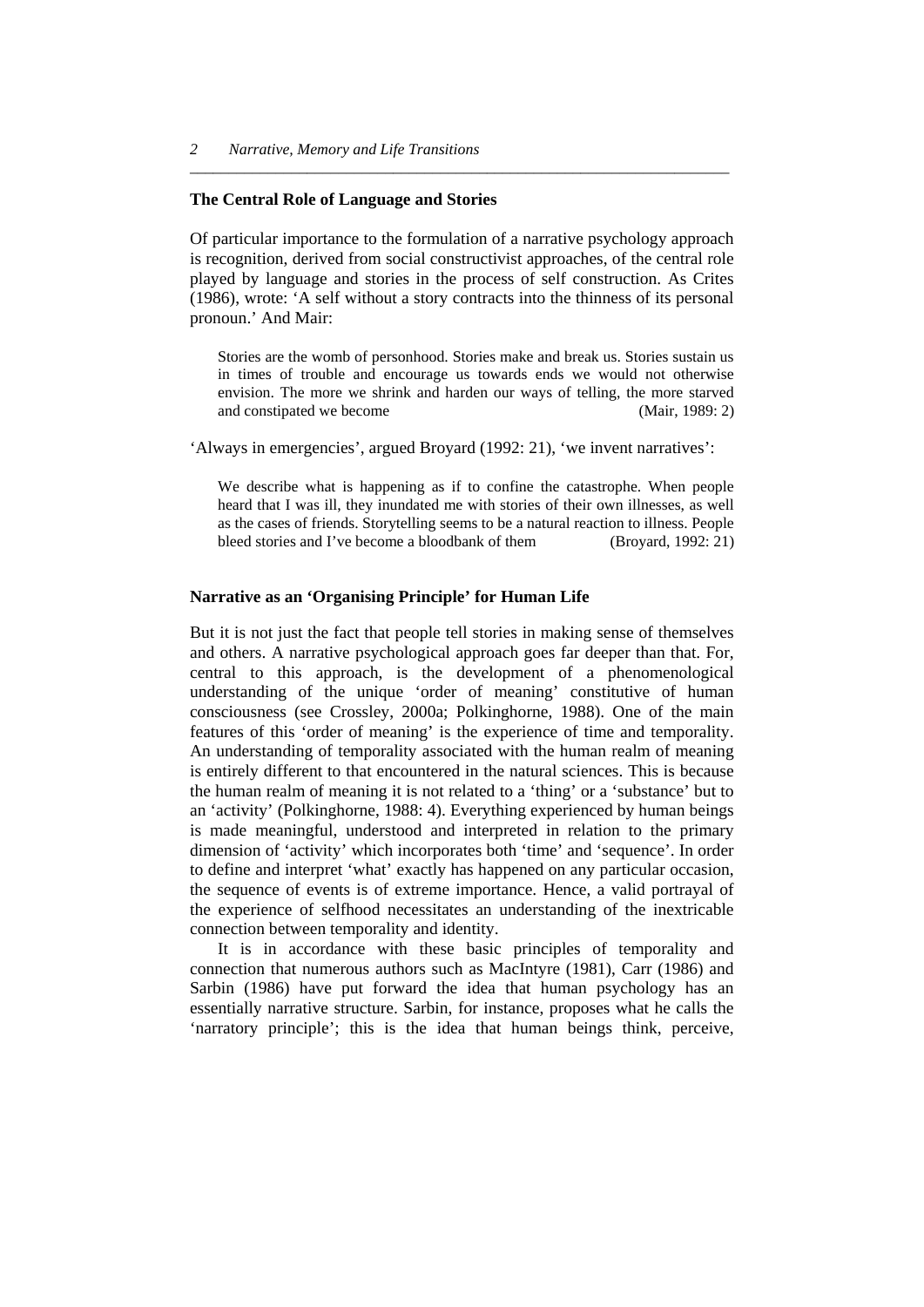imagine, interact and make moral choices according to narrative structures. Sarbin uses the word narrative as coterminous with 'story':

*\_\_\_\_\_\_\_\_\_\_\_\_\_\_\_\_\_\_\_\_\_\_\_\_\_\_\_\_\_\_\_\_\_\_\_\_\_\_\_\_\_\_\_\_\_\_\_\_\_\_\_\_\_\_\_\_\_\_\_\_\_\_\_\_\_\_\_\_\_\_* 

A story is a symbolised account of actions of human beings that has a temporal dimension. The story has a beginning, middle, and an ending (or as Kermode (1967) suggests, the sense of an ending). The story is held together by recognisable patterns of events called plots. Central to the plot structure are human predicaments and attempted resolutions. (Sarbin, 1986: 3)

Sarbin treats narrative as the 'organising principle for human action'. By this, he means that the concept of narrative can be used to help account for the observation that human beings always seek to *impose structure* on the flow of experience. Such a narrative principle invokes a humanisitic image of the self as a teller of stories, of heroes and villains, plots, and images of actors performing and engaging in dialogue with other actors.

 Charles Taylor's (1989) work is particularly important to the development of an understanding of self as intrinsically connected to temporality, interactions with others, and ultimately, morality. It is Taylor's main contention that concepts of self and morality are inextricably intertwined - we are selves only in that certain issues matter for us. What I am as a self, my identity, is essentially defined by the way things have significance for me. To ask what I am in abstraction from self-interpretation makes no sense (Taylor, 1989: 34). Moreover, my self-interpretation can only be defined in relation to other people, an 'interchange of speakers'. I cannot be a self on my own but only in relation to certain 'interlocutors' who are crucial to my language of self-understanding. In this sense, the self is constituted through 'webs of interlocution' in a 'defining community' (Taylor ibid, 39; see also Crossley, N., 1996). This connection between our sense of morality and sense of self, according to Taylor, means that one of our basic aspirations is the need to feel connected with what we see as 'good' or of crucial importance to us and our community. We have certain fundamental values which lead us to basic questions such as 'what kind of life is worth living?'; 'What constitutes a rich, meaningful life, as against an empty, meaningless one'? (Taylor ibid, 42).

 A vision of 'the good' becomes available for people in any given culture by being given expression or articulation in some form or another. This articulation most often occurs through language and symbolic systems such as custom and ritual which reverberate with knowledge of connections and relationships across the generations. (Taylor ibid, 91). Such articulation brings us closer to the good as a moral source and gives it further power and potency. Stories have a tremendous force in this process insofar as they have the capacity to confer meaning and substance on peoples' lives, to subtly influence their progression and orientation towards a particular 'good' (ibid, 97).

 For example, cultures transmit to children knowledge of typical patterns of relationships, meanings and moralities in their myths, fairytales, histories and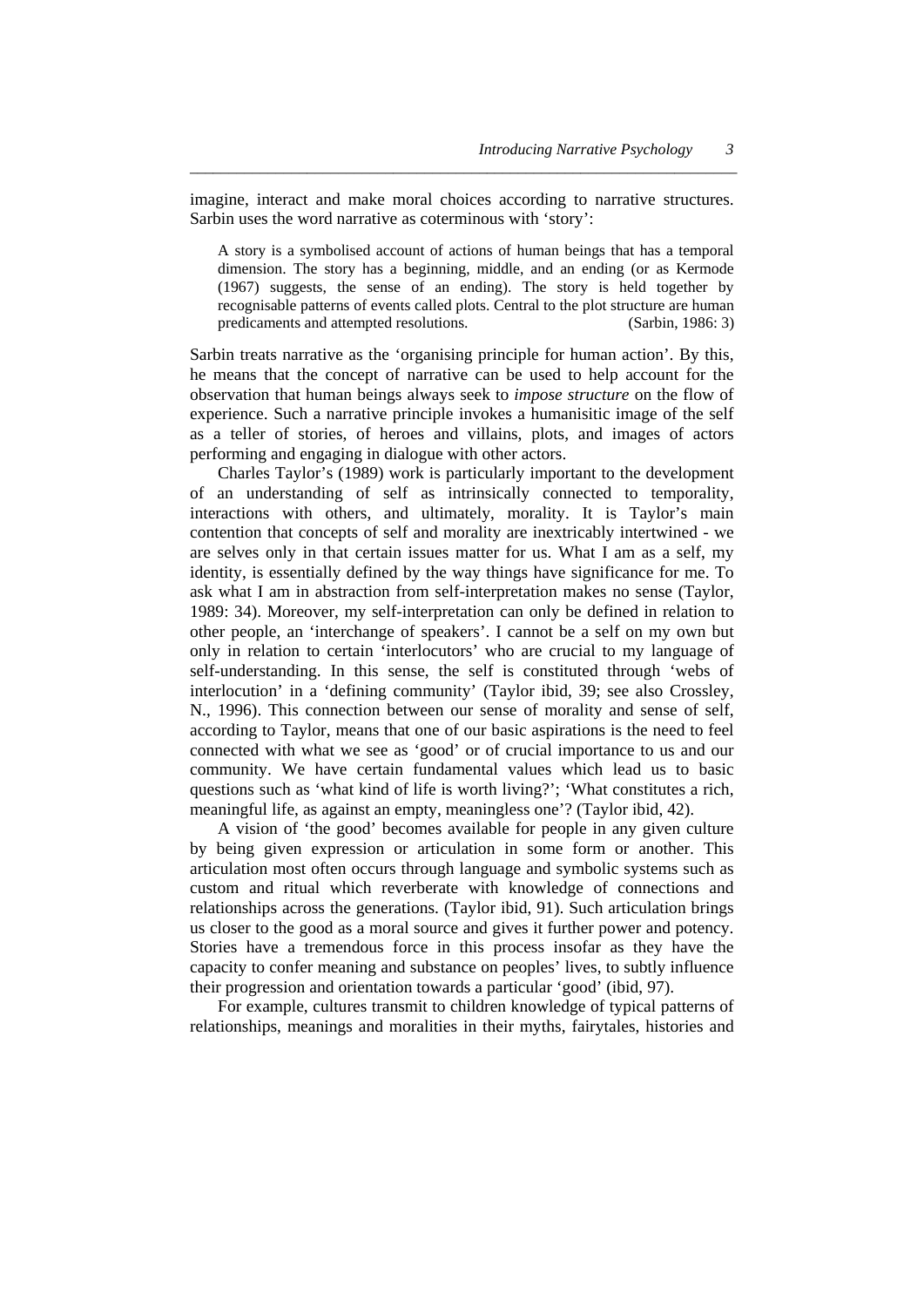stories (see Bettelheim, 1976; Howard, 1991; Polkinghorne, 1988). And we are inculcated from a very early age to seeing connections between events, people and the world in a certain way through the stories and narratives told within our families (Langellier and Peterson, 1993; McAdams, 1993). Moreover, this process does not stop during childhood. As adolescents and adults we are exposed on a daily basis to TV dramas, soap operas, movie blockbusters and talk-shows, all of which play out, in the same way as the fairytale does for the child, eternal moral conflicts (see McLeod, 1997; Priest, 1996).

*\_\_\_\_\_\_\_\_\_\_\_\_\_\_\_\_\_\_\_\_\_\_\_\_\_\_\_\_\_\_\_\_\_\_\_\_\_\_\_\_\_\_\_\_\_\_\_\_\_\_\_\_\_\_\_\_\_\_\_\_\_\_\_\_\_\_\_\_\_* 

 One of the central premises of a narrative psychological approach then, is of the essential and fundamental link between experiences of self, temporality, relationships with others and morality. We have a sense of who we are through a sense of where we stand in relation to 'the good'. Hence, connections between notions of 'the good', understandings of the self, the kinds of stories and narratives through which we make sense of our lives, and conceptions of society, evolve together in 'loose packages' (Taylor ibid, 105).

#### **Human Experience and Narrative Structure**

Carr (1986) argues that the reality of human experience can be characterised as one which has a narrative or story-telling character (ibid, p.18). What would it be, he asks, to experience life as a 'mere' or 'pure' sequence of isolated events, one thing after another? In order to illustrate his thesis Carr draws upon phenomenological approaches such as Husserl's theory of time consciousness which depicts the way in which humans ordinarily experience time. He basically makes a distinction between three levels of human experience: passive experience, active experience and experience of self/life. At each of these levels, human experience can be characterised by a complex temporal structure akin to the configuration of the storied form (see also Bruner, 1990; 1991). In the following exploration of human time consciousness, we will look at each of these experiential levels in turn.

 According to Husserl, even as we encounter events at the most passive level (that is, when we are not consciously aware that we are encountering them), they are charged with the significance they derive from our anticipation of the future ('protention') and our memory of things past ('retention'). His point is not that we have the capacity to project and remember but that we cannot even experience anything as happening, as present, except against the background of what it succeeds and what we anticipate will succeed it. Hence, when we experience time, we have no option but to experience it as an interrelated 'configuration' of past-present-future. Our experience automatically assumes temporally extended forms in which future, present and past mutually determine one another as parts of a whole. Husserl gives the example of a note in a melody. When we are listening to a melody we do not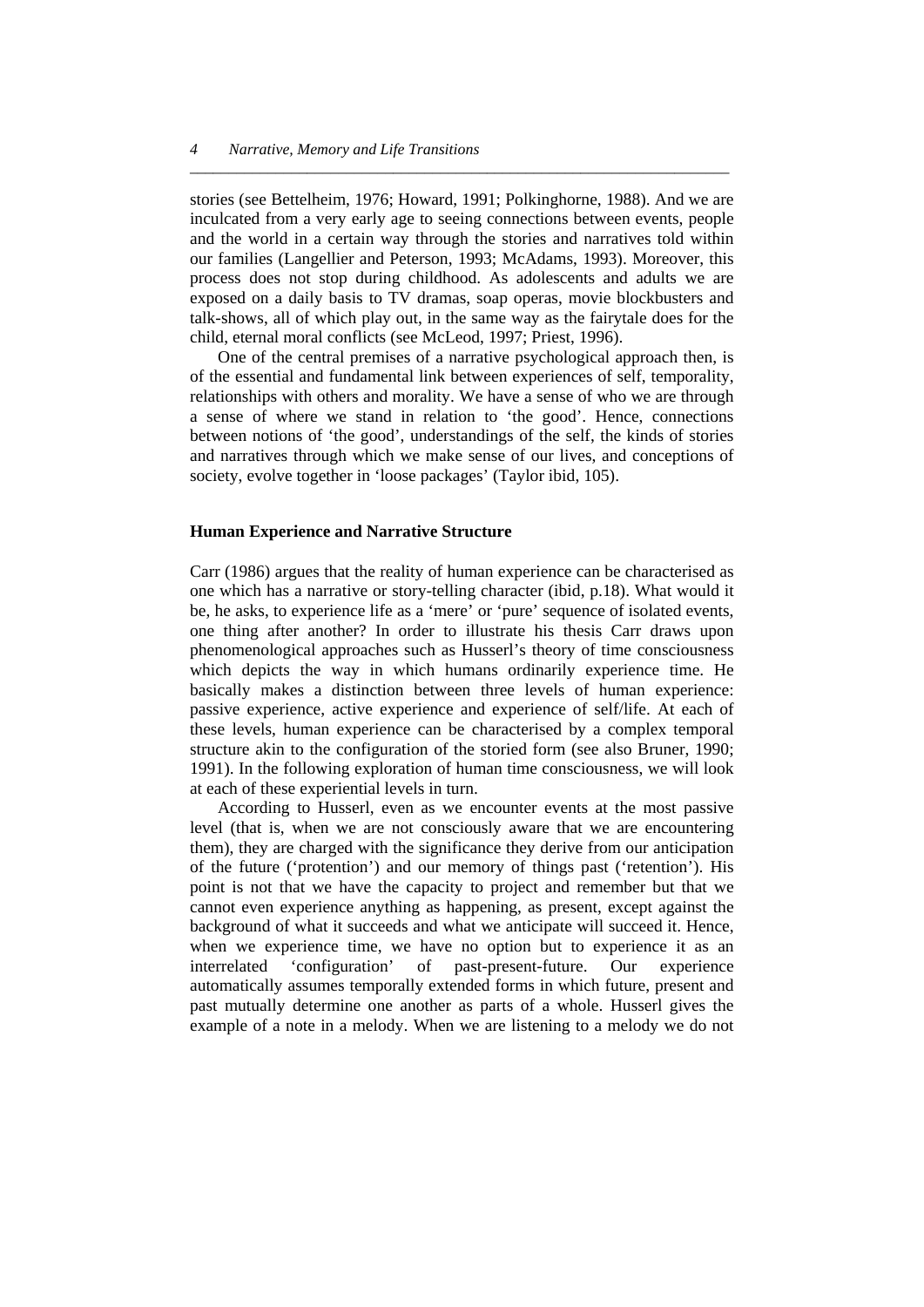encounter notes in that melody as isolated elements or components. Rather, the note is encountered and 'understood' as part of a sequence as a whole. It only takes on 'meaning' in relation to the note that has preceded it and in anticipation of that which will succeed it. Hence the 'presence' of the note can only be encountered in relation to a mutually determined retentionalprotentional structure. This kind of temporal experience is analogous to the *Gestalt* phenomena often discussed in relation to spatial perception.

*\_\_\_\_\_\_\_\_\_\_\_\_\_\_\_\_\_\_\_\_\_\_\_\_\_\_\_\_\_\_\_\_\_\_\_\_\_\_\_\_\_\_\_\_\_\_\_\_\_\_\_\_\_\_\_\_\_\_\_\_\_\_\_\_\_\_\_\_\_\_* 

 Carr proceeds to argue that if this 'configurational' dimension is true of our most passive experiences, it is even more so true of our active lives in which we 'explicitly consult past experience, envisage the future and view the present as a passage between the two'. Carr argues that the 'means-end' structure of action that we experience in everyday life is akin to the beginning-middle-end plot structure of narrative and thus, 'the structure of action … is common to art and life'. This idea is also central to literary theorist Paul Ricouer's notion that 'time becomes human to the extent that it is articulated through a narrative mode' (Ricoeur, 1984: 85). According to Ricoeur there are two sorts of time in every story told: on the one hand a discrete succession that is open and theoretically indefinite, for example, a series of incidents for which we can always pose the question, 'and then? and then?', much like a chronicle of events. The other sort of time is characterised by integration, culmination and closure owing to which the story receives a particular configuration. In this sense, composing a story involves drawing together a series of events in order that they make sense in relation to one another (Ricoeur, 1991: 121). We tend to experience activities, both short and long term, in relation to this latter mode, sometimes referred to by Ricoeur as the process of *emplotment*. The point is, our present activity only makes sense, and is framed in terms of, a vast array of interrelated memories from times past and anticipations of and for the future. Hence, the temporal configuration characteristic of narrative structure is akin not only to passive but also to active human experience.

 If we can talk of narrative structure in connection with individual passive and active experiences, then the notion of a 'life-story' requires yet a further, more comprehensive grasp which brings separate 'stories' together, takes them all as 'mine' and establishes connections among them (Carr, 1986: 75). Although we have argued that there is a past-present-future temporal configuration (a narrative structure) at the level of passive and active experience, it is not difficult too see that at this more complex level (life as a whole), something special is required in the way of a reflexive (looking back) temporal grasp, to hold together the phases of these longer-term phenomena and preserve their coherence. This, of course, is the classic process of autobiography in which there is an attempt to envisage the coherence of a life through selection, organisation and presentation of its component parts. Some authors such as Kierkegaard (1987) have argued that it is through this process of autobiographical selection that we become ethical beings; in the telling of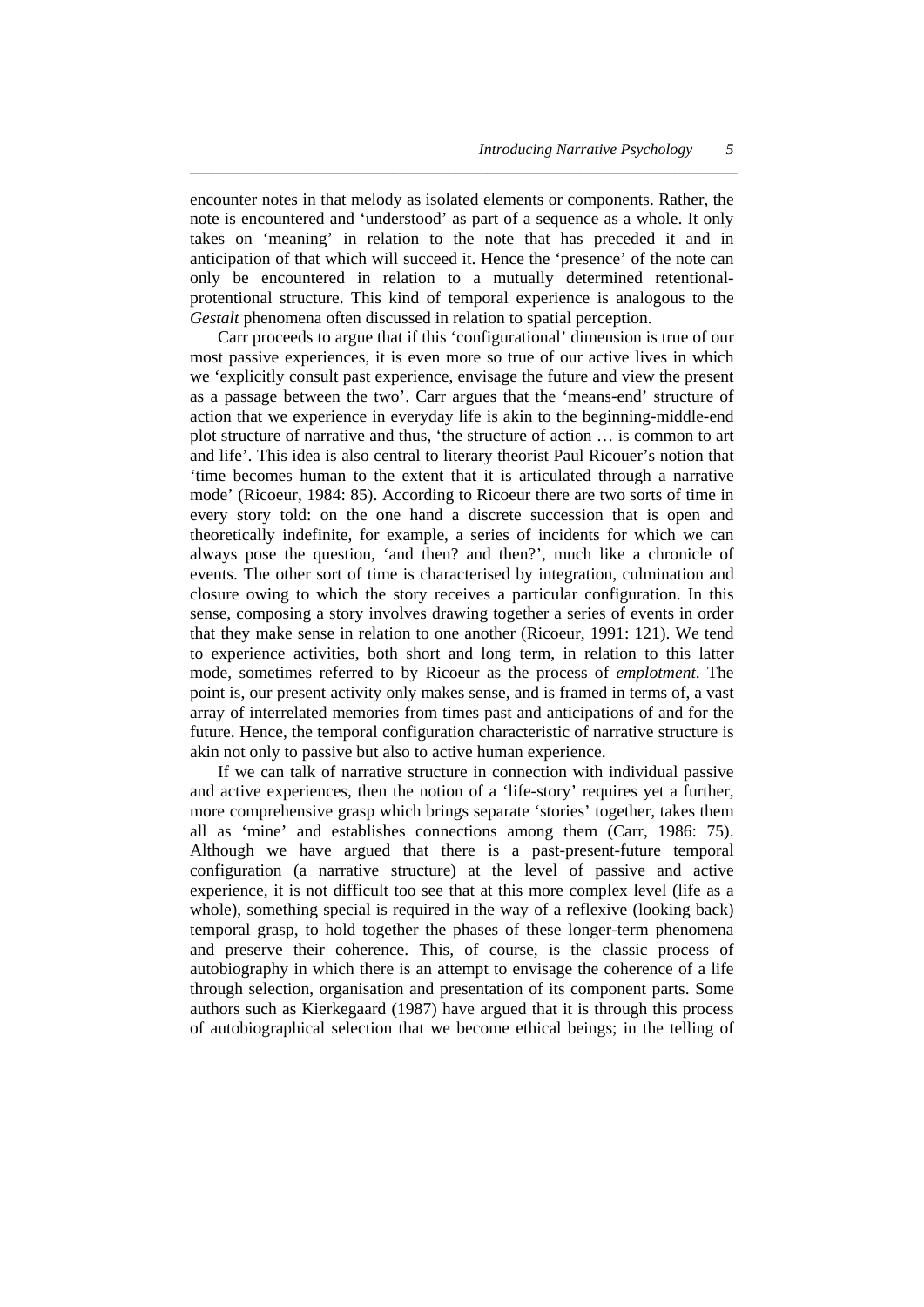our life stories, we become responsible for our lives. Literary theorist Paul Ricoeur makes such responsibility central to his concept of 'narrative identity', arguing that the self only comes into being in the process of telling a life story (Ricoeur, 1986: 132).

*\_\_\_\_\_\_\_\_\_\_\_\_\_\_\_\_\_\_\_\_\_\_\_\_\_\_\_\_\_\_\_\_\_\_\_\_\_\_\_\_\_\_\_\_\_\_\_\_\_\_\_\_\_\_\_\_\_\_\_\_\_\_\_\_\_\_\_\_\_* 

 It is important to point out here that we may be in danger of suggesting that in order to help us understand ourselves and our lives we actually need literary creations such as works of fiction, biography and autobiography. Indeed, Ricoeur, has been accused of placing too much emphasis on the role of 'story' as the instance where meaning is created, at the expense of 'human life' (Widdershoven, 1993). However, if we bring forth the conception of the narrative structure of human experience and action developed by Carr, we can see that the meaning created in the autobiographical act of reflection and that found within everyday experience and action, actually exist on a continuum rather than being radically discontinuous. In Carr's terms 'lives are told in being lived and lived in being told' (ibid, p.61). The actions and sufferings of life can be viewed as a process of telling ourselves stories, listening to those stories and acting them out or living through them. Hence:

It is not the case that we first live and act and then afterward, seated around the fire as it were, tell about what we have done … The retrospective view of the narrator, with its capacity for seeing the whole in all its irony, is not an irreconcilable opposition to the agent's view but is an extension and refinement of a viewpoint inherent in action itself … narration, intertwined as it is with action, (creates meaning) in the course of life itself, not merely after the fact, at the hands of authors, in the pages of books. (ibid, p.61)

 When Carr refers to narration here, he is not just referring to the fact that a great deal of our everyday conversations are devoted to telling stories (although this is true). His point about narrative is more to do with its role in constituting the *sense* of the actions we engage in and the events we live through, its role in organising temporally and giving shape and coherence to the sequence of experiences we have *as* we are in the process of having them (ibid, p.62). Hence, the notion of narrative structure or the act of narrative structuring does not necessarily take on the form of explicit verbalisation. It refers more to the fact that, as the agent or subject of experience, I am constantly attempting to:

surmount time in exactly the way the storyteller does'. I constantly 'attempt to dominate the flow of events by gathering them together in the forward-backward grasp of the narrative act … (ibid, p.62)

 Carr further argues that our constant attempt to achieve a sense of structure and order in the course of our everyday activities and lives is firmly based on our *practical* orientation within the world. In order to get on in everyday life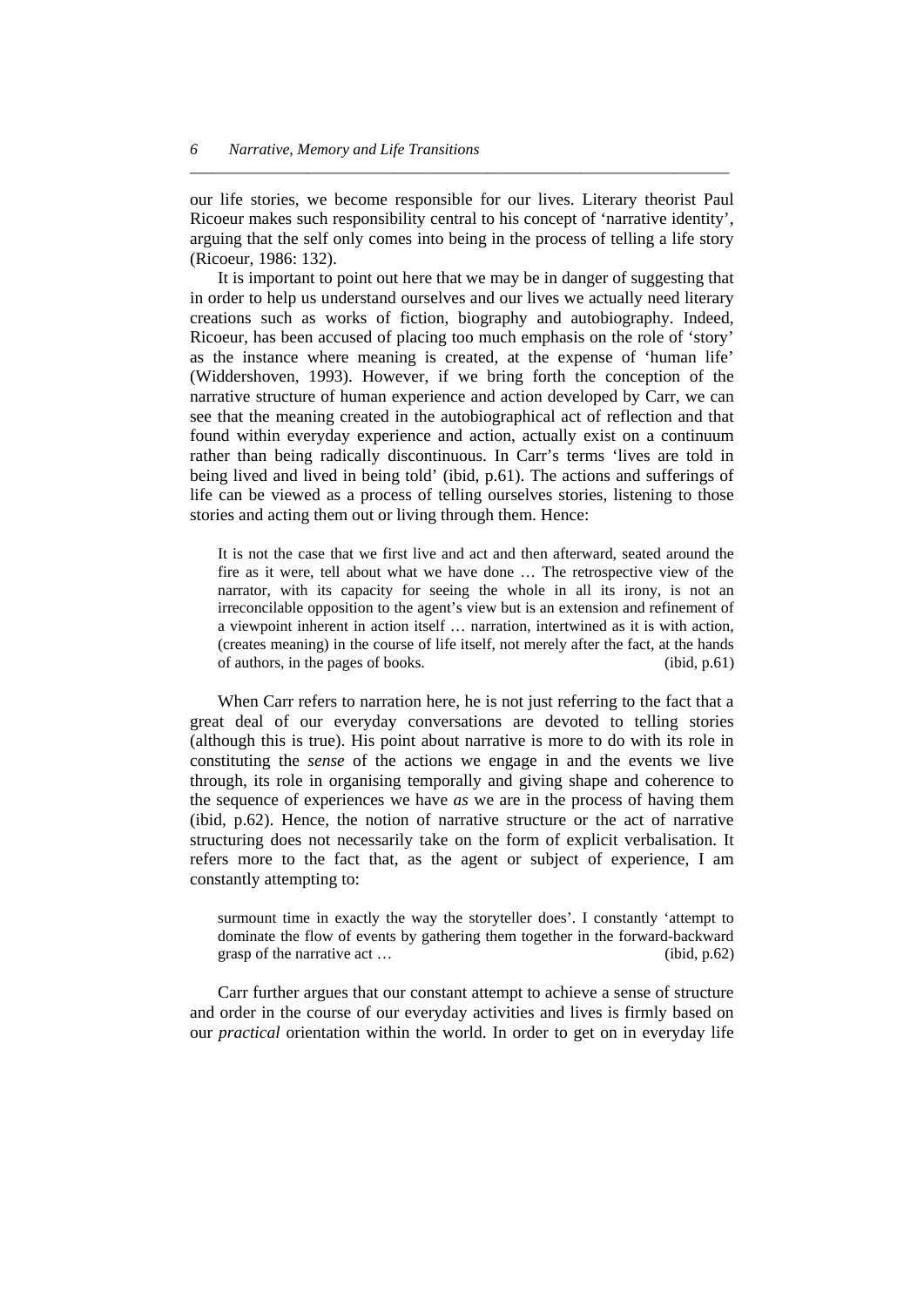we need things to hang together, to make sense, to have some sense of connection. If, for instance, I found myself writing this paper and it bore very little resemblance to anything I had ever done before, I would have great difficulty pursuing it because I would be unable to see the point - why am I doing this? Where will it take me? Where do I go from here? And for the most part it is 'normal' for us to experience such narrative coherence in the sense that for most of us, for most of the time 'things do, after all, make sense, hang together' (ibid, p.90).

*\_\_\_\_\_\_\_\_\_\_\_\_\_\_\_\_\_\_\_\_\_\_\_\_\_\_\_\_\_\_\_\_\_\_\_\_\_\_\_\_\_\_\_\_\_\_\_\_\_\_\_\_\_\_\_\_\_\_\_\_\_\_\_\_\_\_\_\_\_\_* 

 It is in this sense that Carr insists that everyday reality is permeated with narrative and that the human experience of time is one of configured time. 'The narrative grasp of the story-teller', he claims, 'is not a leap beyond time but a way of being in time. It is no more alien to time than the curving banks are alien to the river or the potter's hands to the clay' (ibid, p.89). According to this perspective, literary stories such as fiction and autobiography do not in any sense 'impose' a structure and order on human action and life. Instead, they tend to reinforce and make more explicit the symbolisation that is already at work within a culture at the level of practical human action. The function of narratives such as autobiographies then, is simply to reveal structures or meanings that previously remained implicit or unrecognised, and thus to transform life and elevate it to another level.

#### **But is Human Life Narratively Configured?**

In characterising psychological life through the concept of narrative, however, are we not overplaying the significance played by the storied form in human experience? At the level of 'personal' experience, some researchers have argued that although human experience may bear some resemblance to the story, the idea that it takes on a narrative structure is mistaken. The core of this argument is that the coherent temporal unity lying at the heart of stories (the connection between beginning, middle and end) is something that is not at all intrinsic to real human events, real selves and real life. As literary theorist Frank Kermode argues, such 'narrative properties cannot be ascribed to the real' (cited in Wood, 1991: 160). The historian Louis Mink argues a similar point: 'Stories are not lived but told … Life has no beginnings, middles and ends...Narrative qualities are transferred from art to life' (cited in Wood, 1991: 161).

 A related point is made by literary theorist Roland Barthes with regard to the selective capacity of the author of the story and his/her ability to create and determine coherence and order within the text. The literary text has a sense of structure and order because the elements and events making up the story have been 'put there' by the author. Disruptive elements have been 'eliminated'. Life, in contrast to the careful manipulation of the story, cannot possibly have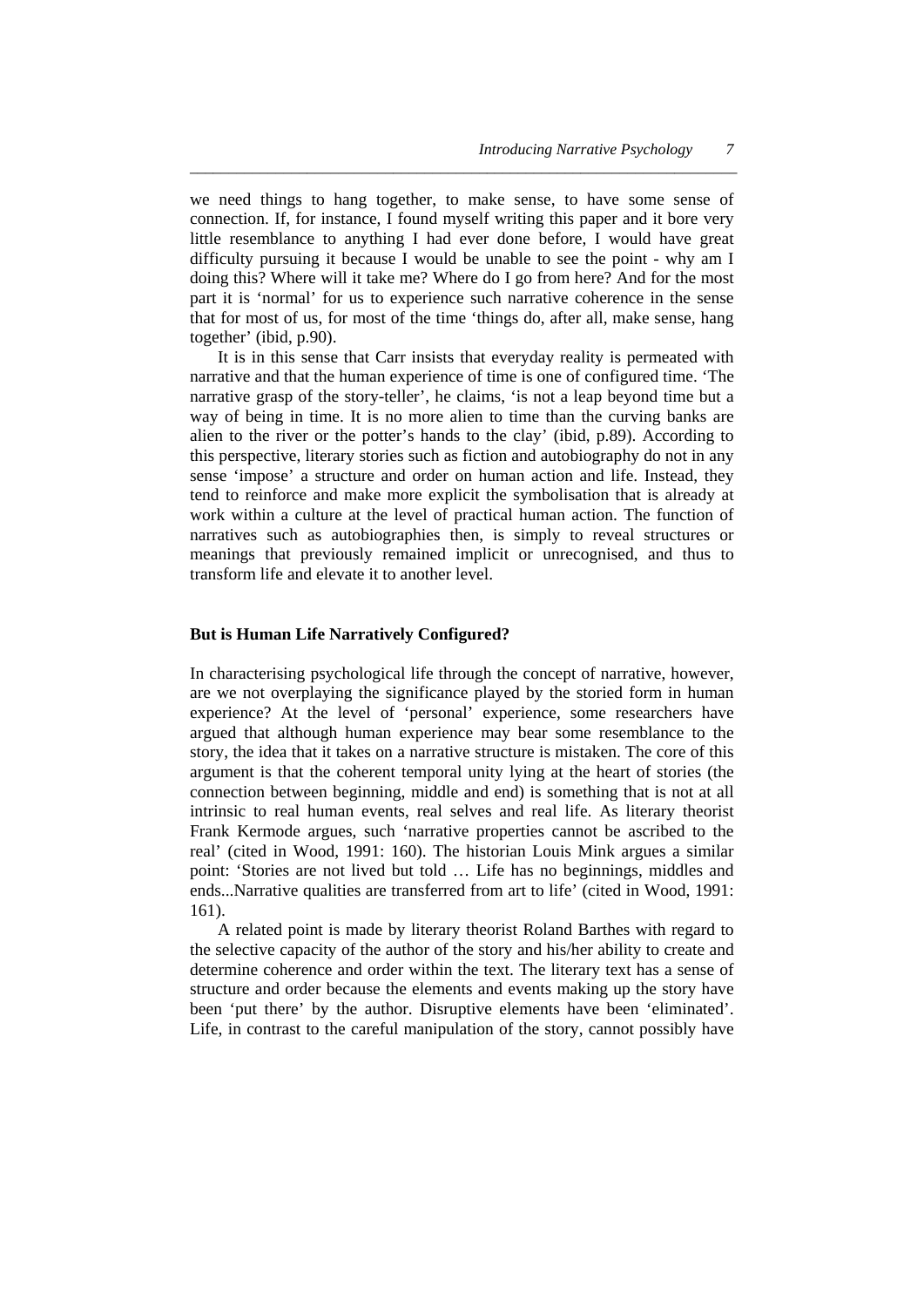such a structure. Thus, it has been argued, whereas the story has an 'implicit contract' towards order, life has no such contract. (Bell, 1990: 174). In this sense, it is claimed, the story differs radically from 'life' insofar as in the latter, everything is 'scrambled messages', 'chaos rather than order' (see Carr cited in Wood, 1991: 161).

*\_\_\_\_\_\_\_\_\_\_\_\_\_\_\_\_\_\_\_\_\_\_\_\_\_\_\_\_\_\_\_\_\_\_\_\_\_\_\_\_\_\_\_\_\_\_\_\_\_\_\_\_\_\_\_\_\_\_\_\_\_\_\_\_\_\_\_\_\_* 

 There is some truth to this argument. However, is it the case that life admits of no selection, that everything is 'left in', a vast array of 'scrambled messages'? For example, Carr argues that our most basic capacity for attention and following through various activities or projects is premised on our capacity for selection. Hence, just like the author of the literary text, we partially determine the course of our own lives by selecting and omitting certain elements and events. As Carr argues:

Extraneous details are not left out but they are pushed into the background, saved for later, ranked in importance. And whose narrative voice is accomplishing all this? None but our own, of course. In planning our days and our lives we are composing the stories or the dramas we will act out and which will determine the focus of our attention and our endeavours, which will provide the principles for distinguishing foreground from background. (Carr cited in Wood, 1991: 165)

This may be story planning or plotting, but is it story-telling? 'Most assuredly it is, quite literally, since we are constantly explaining ourselves to others. And finally each of us must count himself among his own audience since in explaining ourselves to others we are often trying to convince ourselves as well' (Carr cited in Wood, 1991: 165). Hence, through the interrelated processes of story-plotting and story-telling we partially determine the stories of our lives.

 The word 'partial' is important here, however, because we should not take this point - the self as a teller of her own story - too far. The critical arguments of theorists who dispute the analogy between 'life' and 'narrative' are important insofar as they emphasise the fact that, unlike the author of fiction, we do *not* totally create the materials we are to form. To a certain degree, we are stuck with what we have in the way of characters, capacities and circumstances. For instance, if a woman is married to a man who batters her every night when he comes in drunk from the pub, the fact that she secretly harbours fantasies of a white knight in shining armour coming to rescue her one day and that everything will turn out OK in the end, will have very little influence on her real life which is likely to be characterised by repeated abuse, dependency and further victimisation.

 Likewise, just as we are unable to control the beginnings of our stories, so too are we unable, unlike the fictional author, to describe our already completed lives. Instead, we are in the middle of our lives and we cannot be sure how they will end. Hence, although I may have a plan to write my next book, I do not have any idea what may await me around the corner. As the old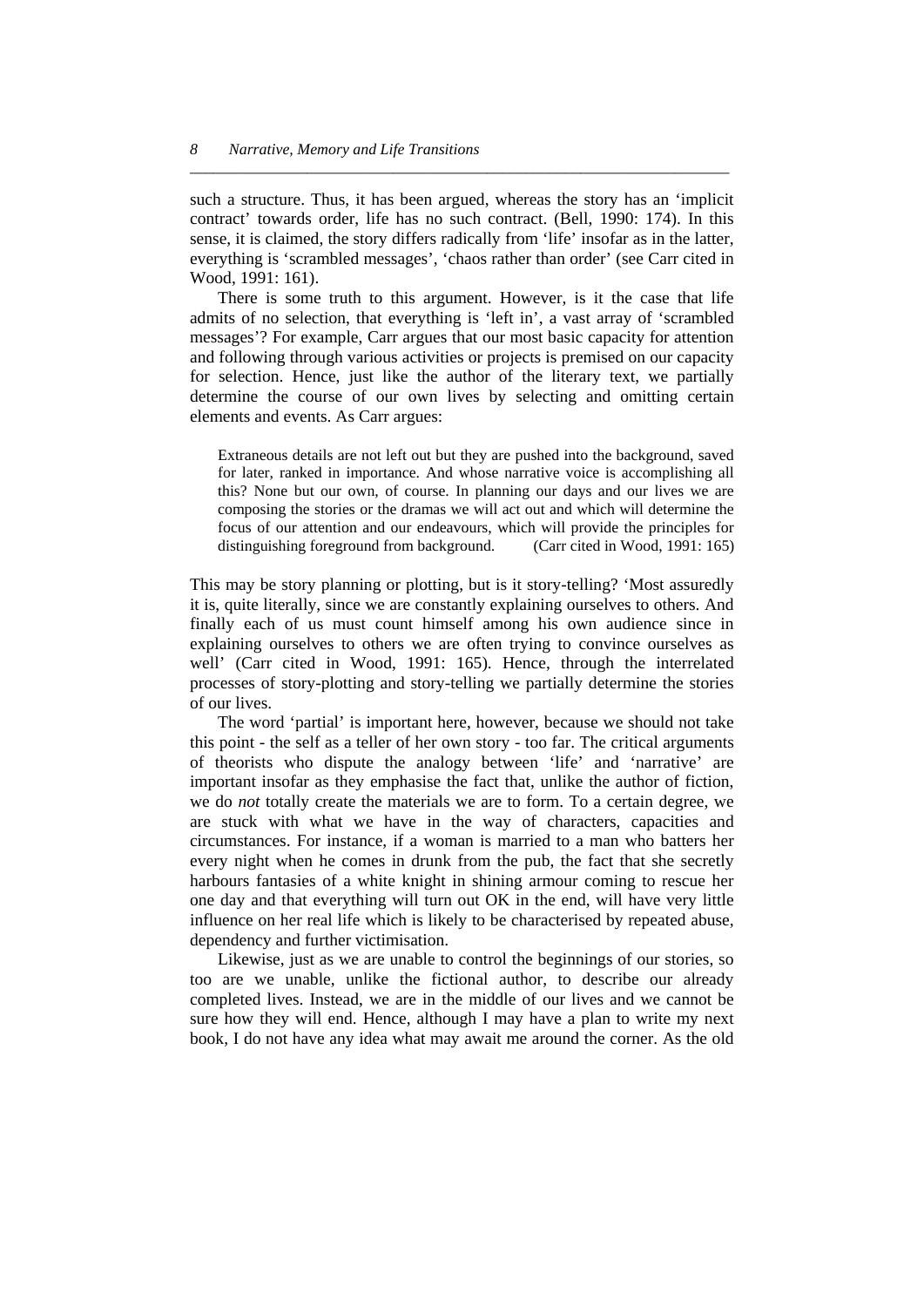proverb goes, 'There's many a slip 'twixt the cup and the lip' (Crites, 1986: 166). All manner of things could happen to forestall my plan and render it irrelevant. For example, I may be made redundant, in which case I would probably feel there is little point in continuing to write a book. I may fall seriously ill and be rendered incapable of completing the project; or even if I remained capable, my goals and values may change in the face of confrontation with the possibility of death. I may have to rethink my aims and projects, change direction, and start a new story. Hence, the fact that we cannot wholly determine either the beginning or the end of our lives, suggests that our activities and projects *do* lack the formal order and coherence of literary stories. Life, unlike the story, does not have an 'implicit contract' towards order.

*\_\_\_\_\_\_\_\_\_\_\_\_\_\_\_\_\_\_\_\_\_\_\_\_\_\_\_\_\_\_\_\_\_\_\_\_\_\_\_\_\_\_\_\_\_\_\_\_\_\_\_\_\_\_\_\_\_\_\_\_\_\_\_\_\_\_\_\_\_\_* 

 However, one of the main aims of a narrative psychological approach is to provide an alternative to certain social constructionist and postmodernist approaches which have considerably overplayed the disorderly, chaotic and variable nature of contemporary human experience (Crossley, 2000c). On a routine, daily basis, there is more order and coherence than such accounts suggest. This is nowhere more apparent than when we examine traumatising experiences, which have the capacity to painfully highlight the 'normal' state of narrative coherence which is routinely taken-for-granted and thus remains 'unseen' within the active experiencing of everyday existence.

#### **Narrative Incoherence and the Breach of Trauma**

One good example of disruptive traumatising experiences is that of chronic or serious illness. In recent years numerous studies of chronic illness have illustrated the potentially devastating impact they can have on a person's life. This has been characterised as an 'ontological assault' in which some of the most basic, underlying existential assumptions that people hold about themselves and the world are thrown into disarray (Crossley, 2000b; Janoff Bulman, 1992; Kleinman, 1988; Taylor, S., 1989).

 One of the most fundamental building blocks of the perceived world to be destroyed in the experience of chronic illness, is one's basic sense of time. Many phenomenologically and existentially oriented writers have highlighted that time is basic and fundamental to an understanding of contemporary human existence insofar as our normal, routine temporal orientation is one of projecting into the future. It is important to make clear, however, that we are not necessarily consciously aware of the fact that we project into the future in this way. Our taken-for-granted assumptions about and towards time, are only made visible when a 'shock' or a 'disruption' occurs, throwing them into sharp relief (see Schutz, 1962; Garfinkel, 1984). The experience of chronic illness constitutes such a disruption. When a person receives a serious illness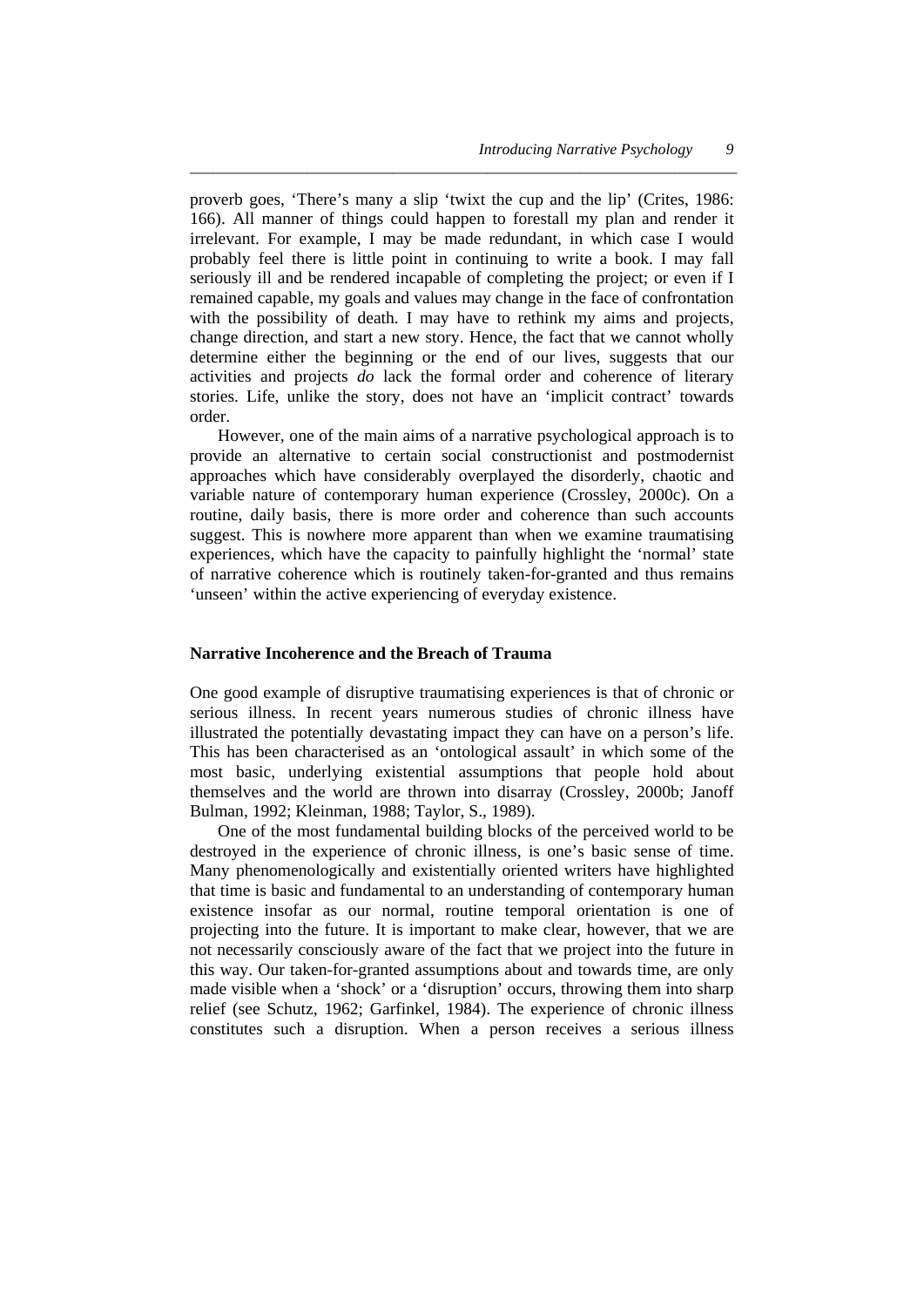diagnosis, they are immediately shocked out of the complacency of the assumed futurity of their existence and their whole conception of themselves, their life and their world is likely to undergo radical changes. Frank (1995) uses the metaphor of 'narrative wreckage' to characterise such experiences.

*\_\_\_\_\_\_\_\_\_\_\_\_\_\_\_\_\_\_\_\_\_\_\_\_\_\_\_\_\_\_\_\_\_\_\_\_\_\_\_\_\_\_\_\_\_\_\_\_\_\_\_\_\_\_\_\_\_\_\_\_\_\_\_\_\_\_\_\_\_* 

 In previous research, I have shown how much of the traumatic emotional and psychological impact of living with a HIV positive diagnosis can be traced back to the disturbance and disruption of this fundamentally experienced sense of 'lived time' (Davies, 1997). The threat of chaos, of meaninglessness, is evident in the following quote from Paula, a HIV positive woman I interviewed, whose husband, a haemophiliac had recently died from HIV infection. When I asked her about her plans for the future she said:

I don't think of the future as in what is going to happen in a year's time or whatever. My future seems to have stopped when Mark (her husband) died because I am on my own and I just live from day to day … I am only 28 and I feel as if I have been put in a shop and left there … It is as if I am stuck in a sort of bubble and nothing seems to, I can't get out of it … it's frightening to think that I am going to be like that until I die … It's terrible when you have got no-one to talk to … that's a large part of it now for me, it is the loneliness, especially of a night-time when the kids are in bed … I often keep the baby up just to keep me company, it is horrible, I shouldn't because he needs his rest … but … if I do send him to bed, it is so silent, it is just me. Often I go to bed early because I can't stand being on my own …

Paula's comments make abundantly clear the 'unmaking' of her world, and highlight her previous taken-for-granted sense of identity and projection into the future.

#### **Adapting to Trauma: Stories and Narrative Coherence**

Research into the experience of chronic and serious illness illustrates the way in which our routine, 'lived' sense of time and identity is one of implicit connection and coherence. This sense is severely disrupted in the face of trauma and it is in such contexts that stories become important as a way of rebuilding a sense of connection and coherence. As the recent proliferation of autobiographies (especially in relation to diseases such as cancer and HIV/AIDS) and self-help groups suggests, for people suffering the trauma of illness, storytelling takes on a 'renewed urgency' (Mathieson and Stam, 1995: 284). Of course, such a narrative understanding bears a strong affinity with Freud's work, which equated mental ill health with an 'incoherent story' and narrative breakdown. From this perspective, psychotherapy constituted an exercise in 'story repair' and, as Spence (1982) argued: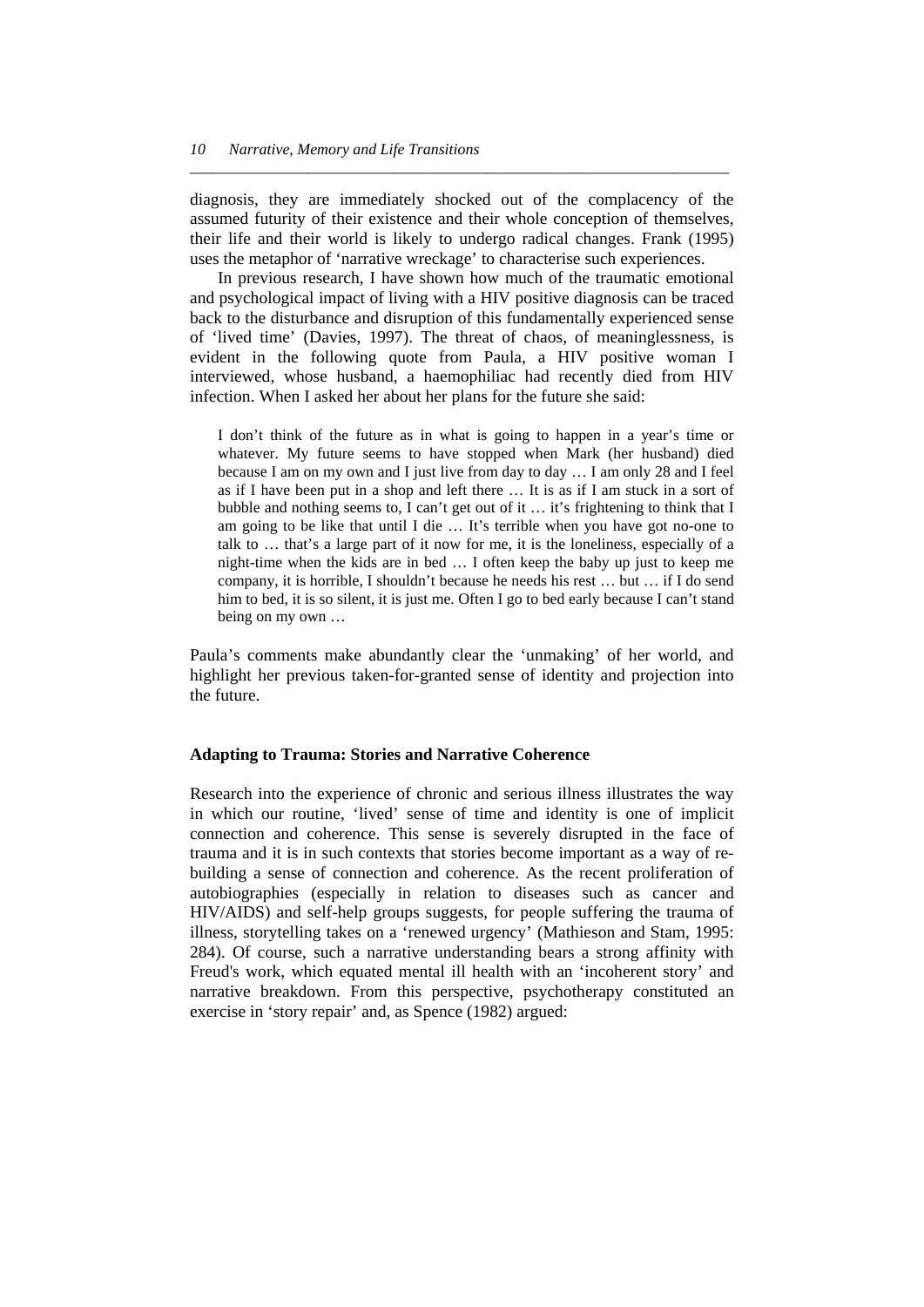Freud made us aware of the persuasive power of a coherent narrative - in particular of the ways in which an aptly chosen reconstruction can fill the gap between two apparently unrelated events, and in the process, make sense out of nonsense. There seems no doubt but that a well constructed story possesses a kind of narrative truth that is real and immediate and carries an important significance for the process of therapeutic change.

*\_\_\_\_\_\_\_\_\_\_\_\_\_\_\_\_\_\_\_\_\_\_\_\_\_\_\_\_\_\_\_\_\_\_\_\_\_\_\_\_\_\_\_\_\_\_\_\_\_\_\_\_\_\_\_\_\_\_\_\_\_\_\_\_\_\_\_\_\_\_* 

#### **Conclusion**

This paper has aimed to introduce some of the main themes underpinning a narrative approach towards psychology. Drawing on some of dominant theories in this area, it has argued that human life carries within it a narrative structure to the extent that the the individual, at the level of tacit, phenomenological experience, is constantly projecting backwards and forwards in a manner that maintains a sense of coherence, unity, meaningfulness and identity. From this perspective, the characterisation of human experience as one of constant flux, variability and incoherence, as manifest in many discursive and postmodern approaches, fails to take sufficient account of the essential unity and integrity of everyday lived experience. In accordance with this theoretical perspective, it has been argued that the experience of traumatic events such as serious illness are instrumental in facilitating an appreciation of the way in which human life is routinely narratively configured. This is because the experience of traumatisation often serves to fundamentally disrupt the routine and orderly sense of existence, throwing into radical doubt our taken-for-granted assumptions about time, identity, meaning, and life itself. When this happens, it is possible to examine the way in which narratives become important in another sense. This is in terms of the way in which they are used to restore a sense of order and connection, and thus to re-establish a semblance of meaning in the life of the individual. Accordingly, narratives of illness are useful because they help to reveal structures or meanings that typically remain implicit or unrecognised, thus potentiating a transformation of life and elevation to another level.

#### **References**

- Bell, M. (1990) 'How Primordial is Narrative?', in (ed) Nash, C. Narrative in culture: The uses of storytelling in the sciences, philosophy and literature, Routledge, London.
- Bettelheim, B. (1976). The uses of enchantment: The meaning and importance of fairy tales, Knopf, NY.
- Broyard, A. (1992) Intoxicated by my illness, and other writings on life and death, Clarkson, Patter, New York.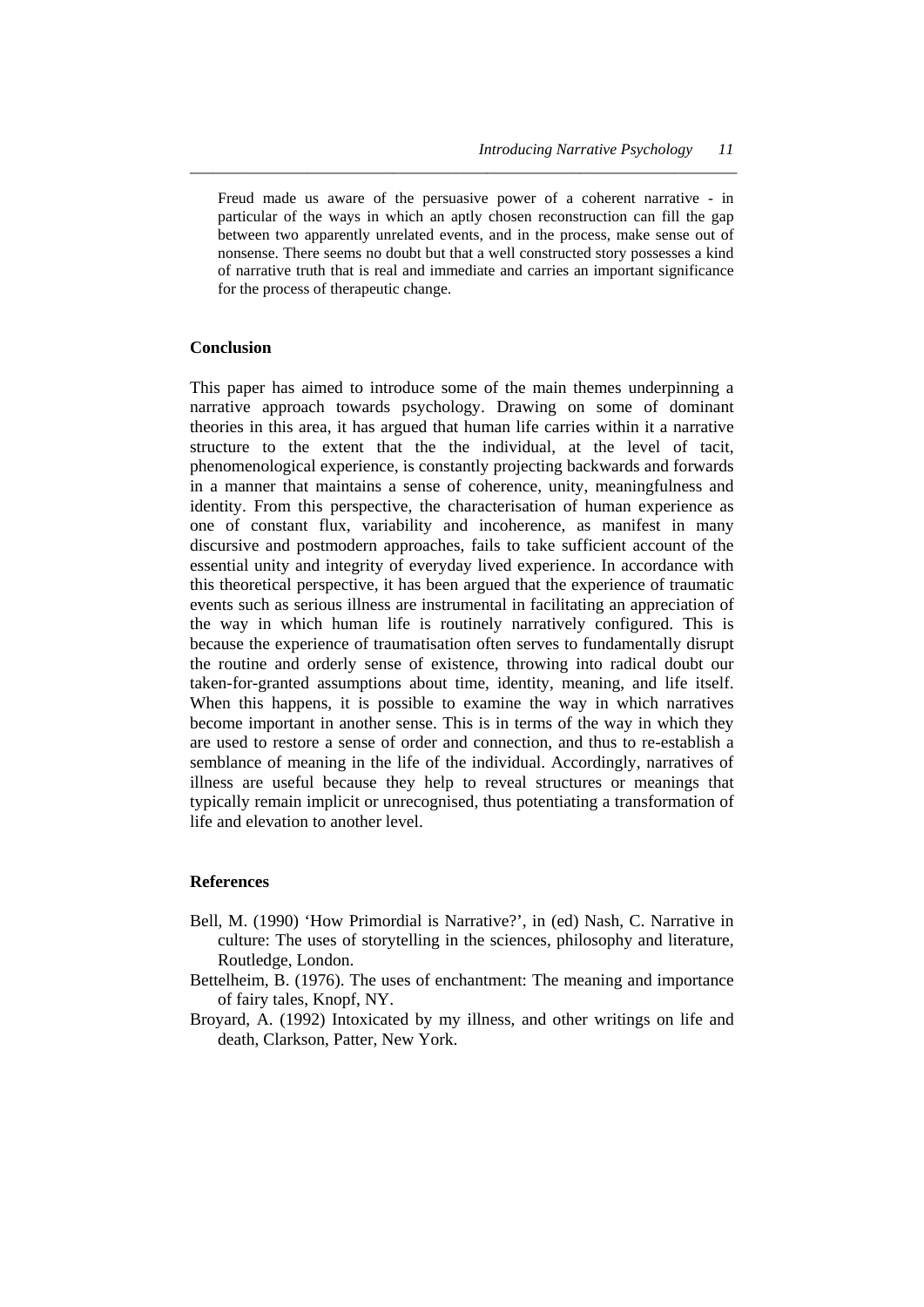Bruner, J. (1991) The narrative construction of reality. Critical Inquiry, 18: 1-21.

*\_\_\_\_\_\_\_\_\_\_\_\_\_\_\_\_\_\_\_\_\_\_\_\_\_\_\_\_\_\_\_\_\_\_\_\_\_\_\_\_\_\_\_\_\_\_\_\_\_\_\_\_\_\_\_\_\_\_\_\_\_\_\_\_\_\_\_\_\_* 

- Bruner, J. (1990) Acts of meaning, Harvard University Press, Massachusetts.
- Carr, D. (1986). Time, narrative and history, Indiana University Press, Bloomington.
- Crites, S. (1986) Storytime: recollecting the past and projecting the future, in (ed) Sarbin, T. Narrative psychology: The storied nature of human conduct, Praeger, New York.
- Crossley, M.L. (2000a) Introducing narrative psychology: Self, trauma and the construction of meaning, Open University Press, Buckinghamshire.
- Crossley, M. (2000b) Rethinking health psychology, Open University Press, Buckinghamshire.
- Crossley, M. (2000c) Narrative psychology, trauma, and the study of self/ identity, Theory and Psychology, Vol.10, No.4: 527-46.
- Crossley, N. (1996) Intersubjectivity: The fabric of social becoming, Sage, London.
- .Davies M.L. (1997) Shattered assumptions: Time and the experience of longterm HIV positivity, Social Science and Medicine, 44, 5: 561-571.
- del Vecchio Good, M., Munakata, T., Kobayashi, Y., Mattingly, C., Good, B. (1994) Oncology and narrative time, Social Science and Medicine. 38: 855-62.
- Frank, A. (1995) The wounded storyteller: Body, illness and ethics, University of Chicago Press, Chicago.
- Garfinkel H. (1984) Studies in ethnomethodology, Polity, Cambridge.
- Heidegger, M. (1962) Being and time, Blackwell, Oxford.
- Howard, G. (1991) Culture Tales: A Narrative Approach to Thinking, Cross-Cultural Psychology and Psychotherapy, American Psychologist, 46, 3: 187-197.
- Janoff-Bulman R. (1992) Shattered assumptions: Towards a new psychology of trauma, Free Press, New York.
- Kierkegaard, S. (1987) Either/or, part 2, Princeton University Press, Princeton.
- Kleinman, A. (1988) The illness narratives: Suffering, healing and the human condition, Basic Books, New York.
- Langellier, K. and Peterson, E. (1996) Family storytelling as a strategy of social control, in Mumby, D. (ed) Narrative and social control, Vol.21, Sage Annual Review of Communication Research, London.

Lewis, C.S. (1952) Mere Christianity, Macmillan, New York.

- MacIntyre, A. (1981) After virtue, Notre Dame University Press, Notre Dame.
- Mair, M. (1989) Between Psychology and Psychotherapy, Routledge, London.
- Mathieson, C. and Stam, H. (1995) Renogotiating identity: cancer narratives, Sociology of Health and Illness, 17, 3: 283-306.
- McAdams, D. (1993) The Stories We Live By: Personal Myths and the Making of the Self, Morrow, New York.